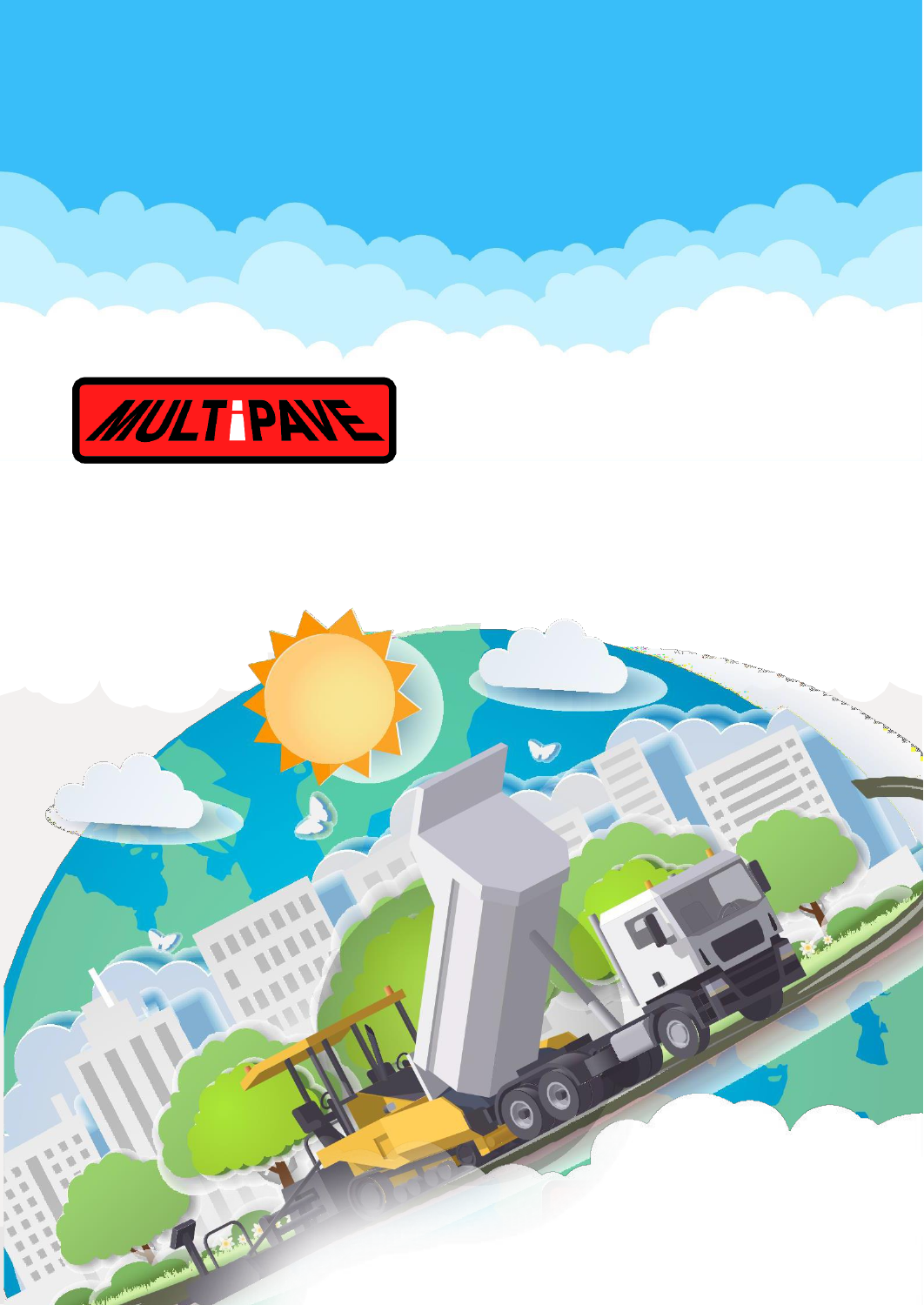## **Introduction**

This Carbon Reduction Plan conforms to the requirements of Procurement Policy Note PPN06/21; "Taking Account of Carbon Reduction Plans in the procurement of major government contracts", published in June 2021 and the supporting "Technical standard for the Completion of Carbon Reduction Plans".

The Multipave (NW) Ltd financial year starts on 1<sup>st</sup> April and ends on 31<sup>st</sup> March; our carbon reporting has been aligned to this reporting cycle since the initiation of our baseline year and carbon emission reporting. The current reporting period covered by this plan is 1<sup>st</sup> April to 31<sup>st</sup> March 2022.

Multipave recognise the environmental challenges facing the world, the country, and our industry and have begun their journey on the reduction of 'carbon emissions' (in the wider definition of all greenhouse gas emissions); in 2021 Multipave collaborated with the North & Western Lancashire Chamber of Commerce and the 'Chamber Green Rose' initiative in order to assess the position of the business, and to establish our base year data.

## **Our Carbon Reduction Targets**

Multipave are committed to achieving net zero carbon emissions by 2050 for all scope 1 and scope 2 emissions, and for the scope 3 emissions that are within our control.

### **Baseline Emissions Footprint:**

| Baseline year to March 20/21 |                         |
|------------------------------|-------------------------|
| Emissions                    | Total CO <sub>2</sub> e |
| Scope 1                      | 712.95                  |
| Scope 2                      | 13.29                   |
| Scope 3                      |                         |
| <b>Total emissions</b>       | 726.24                  |

### **Reporting year Emissions Footprint:**

Reporting year to March 21/22

| Emissions              | Total CO <sub>2</sub> e |
|------------------------|-------------------------|
| Scope 1                | 694.76                  |
| Scope 2                | 11.01                   |
| Scope 3                |                         |
| <b>Total emissions</b> | 705.772                 |

The business is delighted to report a 'year 1' reduction in scope 1 and 2 emissions of almost 3%. We believe that this is a creditable effort when considering that our baseline year was essentially 'lockdown year' and represented a very different way of undertaking business. We also fundamentally believe that this is only the start of our carbon journey, and we look forward to seeing the benefits our approach will yield over the coming years.

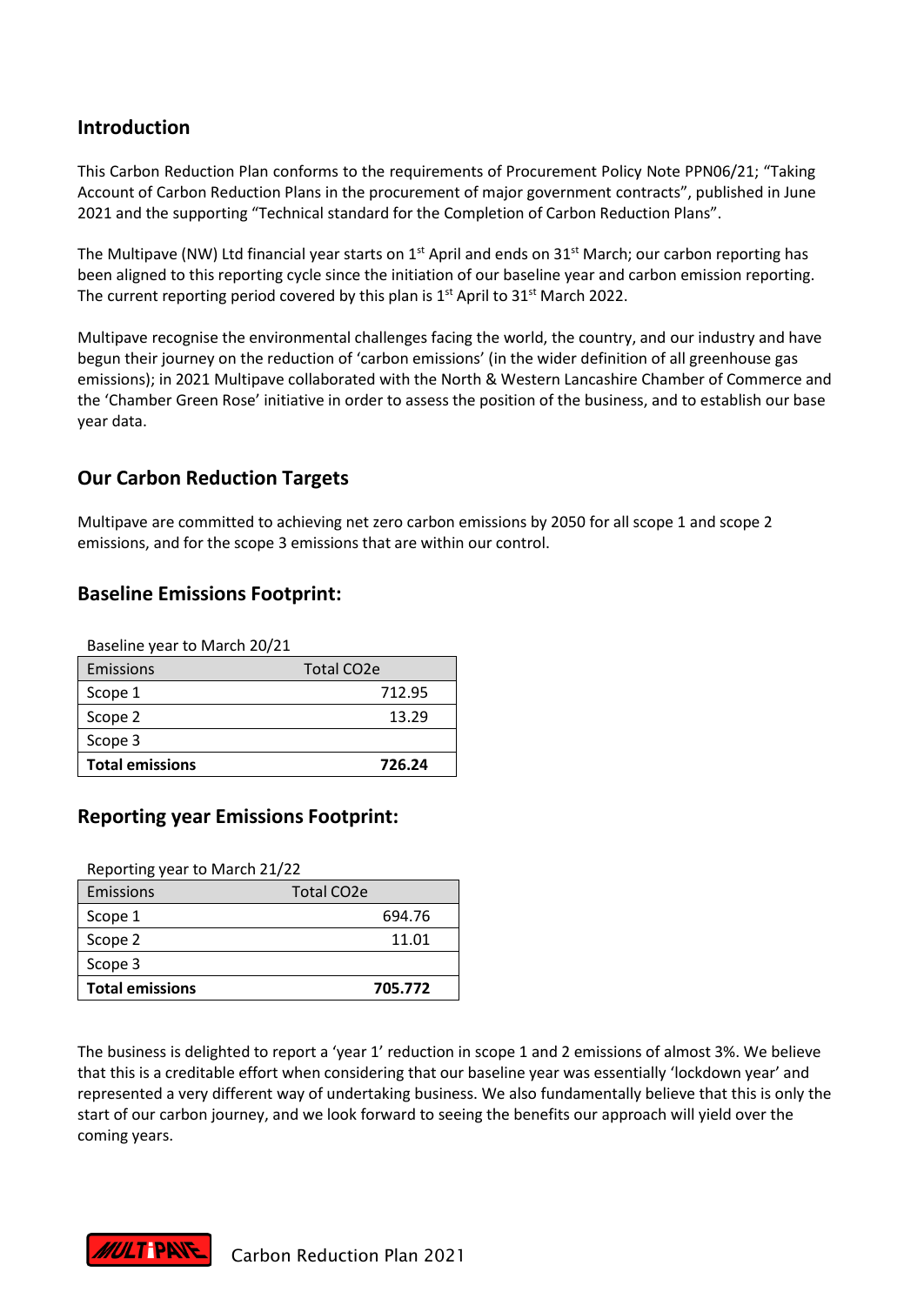The business is committed to maintaining a 3% year on year reduction over the coming reporting years 22/23, 23/24, and 24/25.

Whilst Scope 3 emissions data has not been formally included in this report, we assembled along as part of the Green Rose initiative some solid preliminary data on Scope 3; we will use this data along with a review to ensure PPN06/21 compliant reporting along a series of subsets including train travel/ public transport, hotel stays, water, business mileage costs, commuting mileage not paid for by Multipave, and construction/demolition/excavation waste.



# **Carbon Reduction Actions and Projects**

The business has committed to implementing the following approach to ensuring carbon reduction across all parts of the business:

- Gathering ongoing robust data
- Targeting emissions plans for 'known emissions sources'
- Developing and implementing carbon reduction awareness initiatives across both our staff and our supply chain
- Collaboration; internally, and externally reaching out to clients, supply chain and local stakeholders

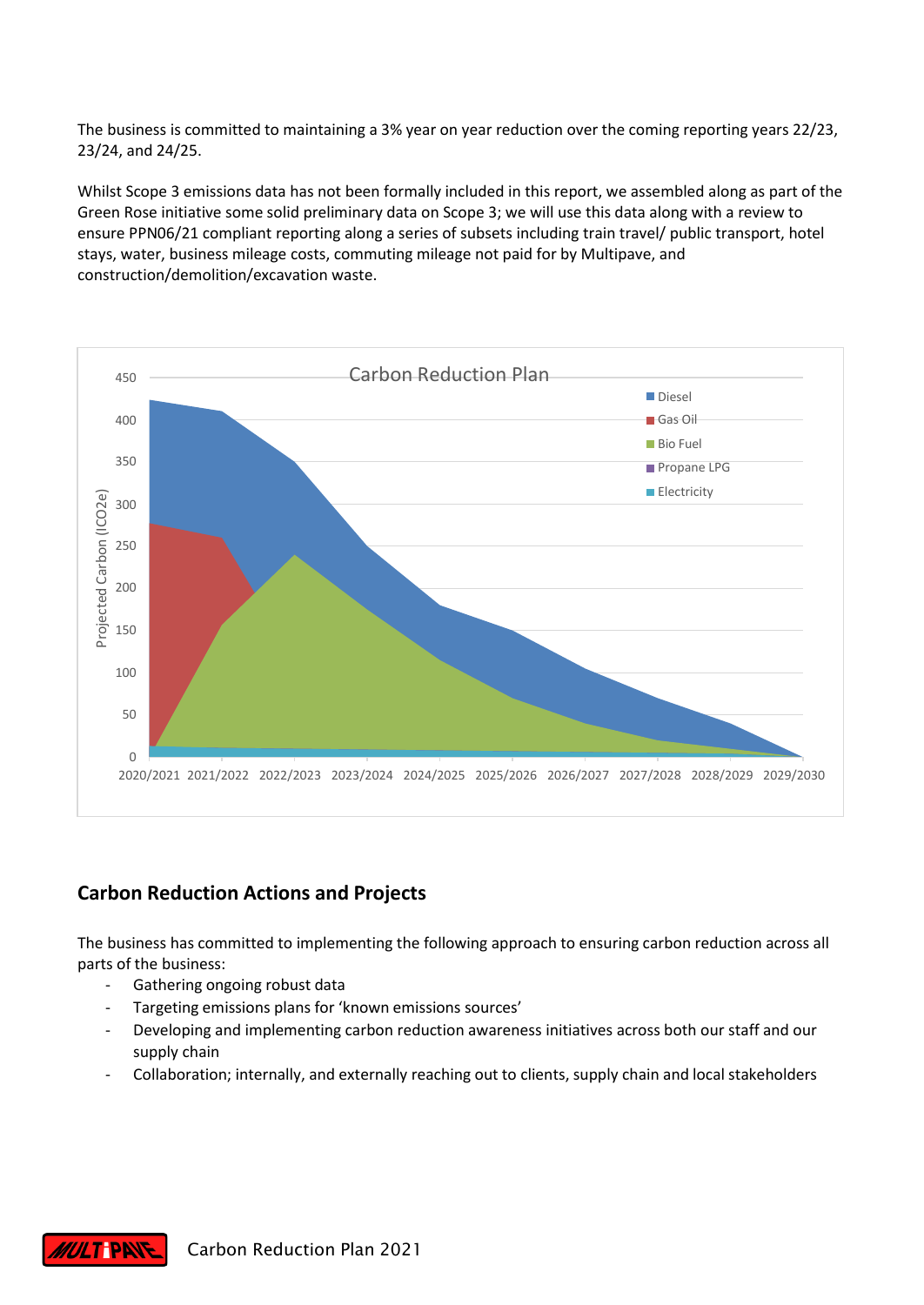#### **Current success**

- We have installed, LED lighting internally and externally at our headquarters since 2019
- We currently buy 100% of our electricity via a certified renewables tariff
- Install a rainwater harvesting system at our headquarters which supply's all the water to run steam cleaning bays and workshop
- Actively promoting our range of CL948 in house products.
- Replace all office paper sources with recycled versions
- Swap construction plant fuel from regular diesel to bio diesel in all our plant
- Encourage hybrid working to reduce business miles
- Replace older machinery with the most fuel-efficient models
- Sourcing local materials where possible to reduce transportation emissions

#### **Net zero for our own operations by 2030**

- Our company cars will be 100% electric by 2027
- Our non-HGV commercial fleet will be 100% electric by 2029
- Install Solar panels to headquarters building by 2025
- Change small plant items, where feasible, to electrically powered machinery by 2024
- Introduce an ISO 50001 Energy Management System to drive continuous improvement in energy efficiency
- Reduce waste by 40%

#### **Net zero for our construction projects by 2040**

- Further develop and market our CL948 material range of cold lay materials
- Gain approval for ECOphalt to be used as an approved alternative to hot lay binder courses by 2024
- Actively promote and encourage the use of recycled materials to all our clients
- All hot lay Base and binder courses to be substituted for Low temperature versions by 2025
- Promote the use of recycled surface courses and act as an innovation partner for our main asphalt suppliers.

#### **Net Zero for all our business operations by 2050**

• Net Zero for all business operations without offsetting

#### **Offsetting**

Multipave remain committed to making real reductions in our carbon emissions. Our priority will always be to implement changes which reduce our carbon output rather than offsetting. Offsetting will only be considered for emissions that are unfeasible to be eliminated. A net zero claim will only be made when residual emissions are considered unviable to eliminate.